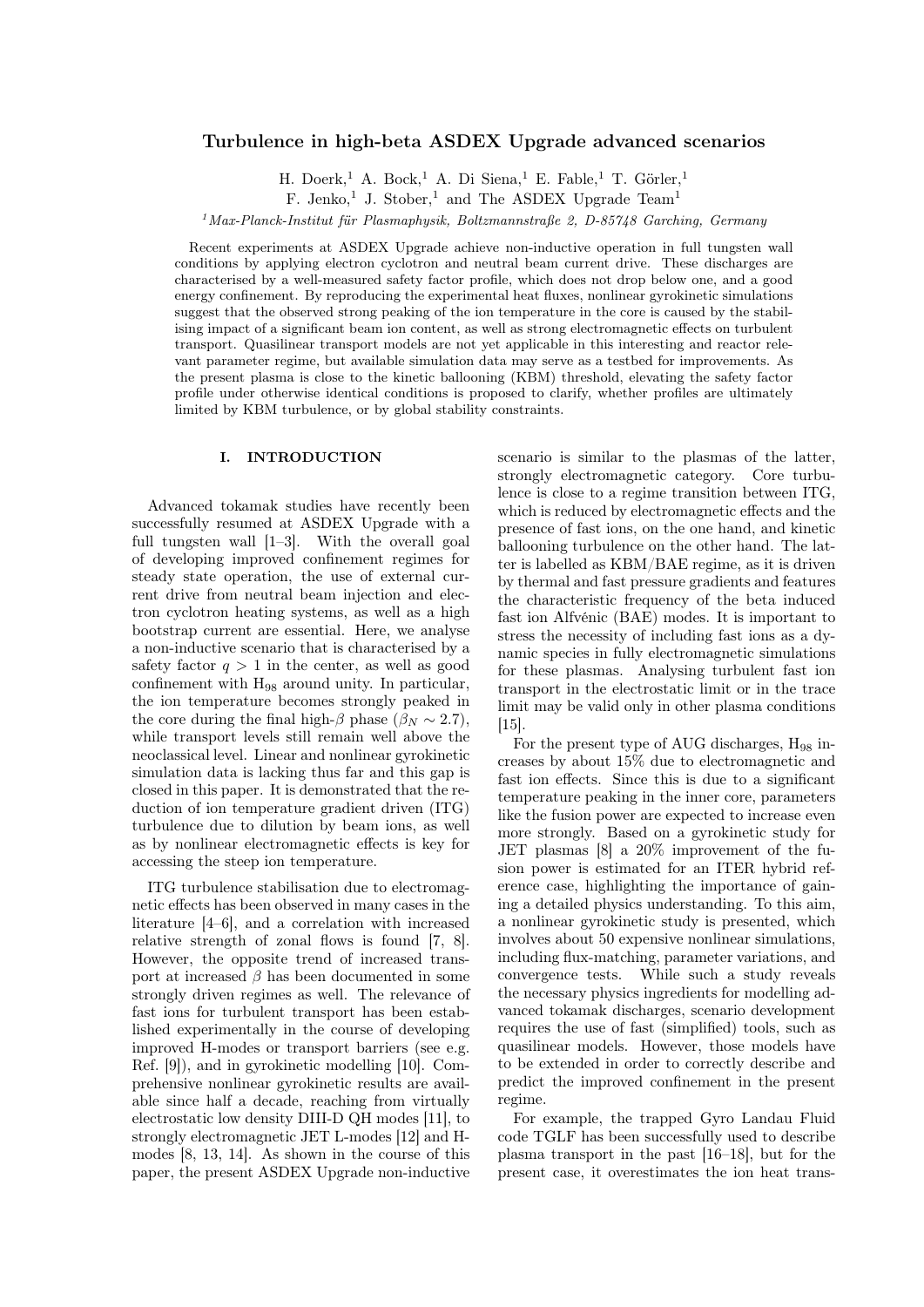

Figure 1: (a) AUG #32305 ion temperature profile measurements compared to ASTRA/TGLF modelling (reproduced from Ref. [3] (b) Pressure profiles  $q=1.34$  eq., thermal species, fast particles. Summing the pressure of all species yields  $p_{\text{kin}}$ , which is largely consistent with the equilibrium reconstruction  $p_{\text{eq}}$ . (c) q profiles  $q=1.34$  eq. and  $q=1.54$  eq., covering the error margin from IDE at  $\rho_{\text{tor}}=0.4$ .

port with both SAT0 and SAT1 saturation rules. As a result, the predicted ion temperature is much less peaked than the one measured in the experiment  $[1, 2]$ . In addition to the lack of nonlinear electromagnetic stabilisation physics, further limitations to quasilinear tools are known. While in the present ASDEX Upgrade scenario, impurity content and plasma rotation play a minor role for the turbulence regime, this is different under JET L-mode conditions: Including impurities and rotation in quasilinear models leads to more strongly peaked  $T_i$  than measured [19, 20]. For accurate extrapolation, both stabilising and destabilising trends need to be captured, which is subject of ongoing development. Besides improving the general understanding of transport physics in advanced tokamak scenarios, an important goal of this work is thus to provide well-resolved high realism nonlinear simulation data for developing and training simplified tools. This is an important step towards exploring promising operational spaces in future devices.

This paper is organised as follows. In Sec. II, we introduce the experimental conditions. In Sec. III the setup for gyrokinetic simulations is explained, and in Sec. IV the results are presented, performing a sensitivity analysis on the equilibrium reconstruction. Insights on the impact of fast ions on KBM and ITG physics is gained in Sec. V, and in Sec. VI linear and nonlinear GENE is compared to quasilinear TGLF simulations. Conclusions are drawn in Sec. VII.

#### II. EXPERIMENTAL PARAMETERS

We chose the AUG advanced tokamak discharge  $\#32305$  for our analysis, as this type of operation scenario promises steady-state tokamak operation and simultaneously good confinement quality [1– 3, 21, 22]. The discharge is feedback controlled on  $\beta_N$  with two steady state phases obtained at  $\beta_N =$ 

2.0 and  $\beta_N = 2.7$ . In the high- $\beta$  phase between 3.5 s and 4.0 s, a strongly peaked ion temperature profile is observed in the inner radii  $\rho_{\text{tor}} < 0.4$ . The ion logarithmic temperature gradient  $a/L_{Ti}$  =  $-a/T_i\partial_xT_i$  takes values about 2.7, which is twice as large as in the earlier low  $\beta_N$  phase.

In Ref. [3], the discharge evolution is followed with ASTRA/TGLF modelling [23, 24]. In previous investigations the plasma transport has been successfully modelled using TGLF [16, 17], for instance in a non-inductive H-mode scenario in DIII-D [25] or for H-modes with varying heating mixes in ASDEX Upgrade [26]. Also in the  $\beta_N = 2.0$ phase of discharge 32305, ASTRA/TGLF predicts profiles, which are consistent with the experimental data. However, the strong ion temperature peaking at  $\beta_N = 2.7$  is not reproduced. Despite the electron profile being captured relatively well, TGLF predicts  $a/L_{Ti} \sim 0.8$ , much lower than the experiment. This suggests nonlinear electromagnetic physics and fast ion effects to be responsible for the strong ion transport reduction as concluded in [12, 27] for a JET L-mode plasma, as well as JET H-mode plasmas [8, 13, 14]. For the gyrokinetic analysis, we focus on the radial position  $\rho_{\text{tor}} = 0.4$ , where  $a/L_{Ti}$  becomes large and starts to deviate from TGLF predictions. Physical quantities are time-averaged between 3.5 s and 4 s for code input. The profiles of beam ion density and pressure are computed by TRANSP/NUBEAM [28, 29]. The magnetic equilibrium is reconstructed by the IDE approach integrating information from several q profile measurement techniques —motional stark effect (MSE), imaging MSE and Faraday angle diagnostics  $[30, 31]$ . As seen in Fig.  $1(b)$ , the pressure profile from the equilibrium reconstruction is largely consistent with the direct measurement. This leads to the remarkably small uncertainty of about  $\pm 10\%$  of the q-profile, especially in the analysis region  $\rho_{\text{tor}} \approx 0.4$ . For sensitivity analysis, we nevertheless generate two alternative timeaveraged equilibria, their q-profiles being shown in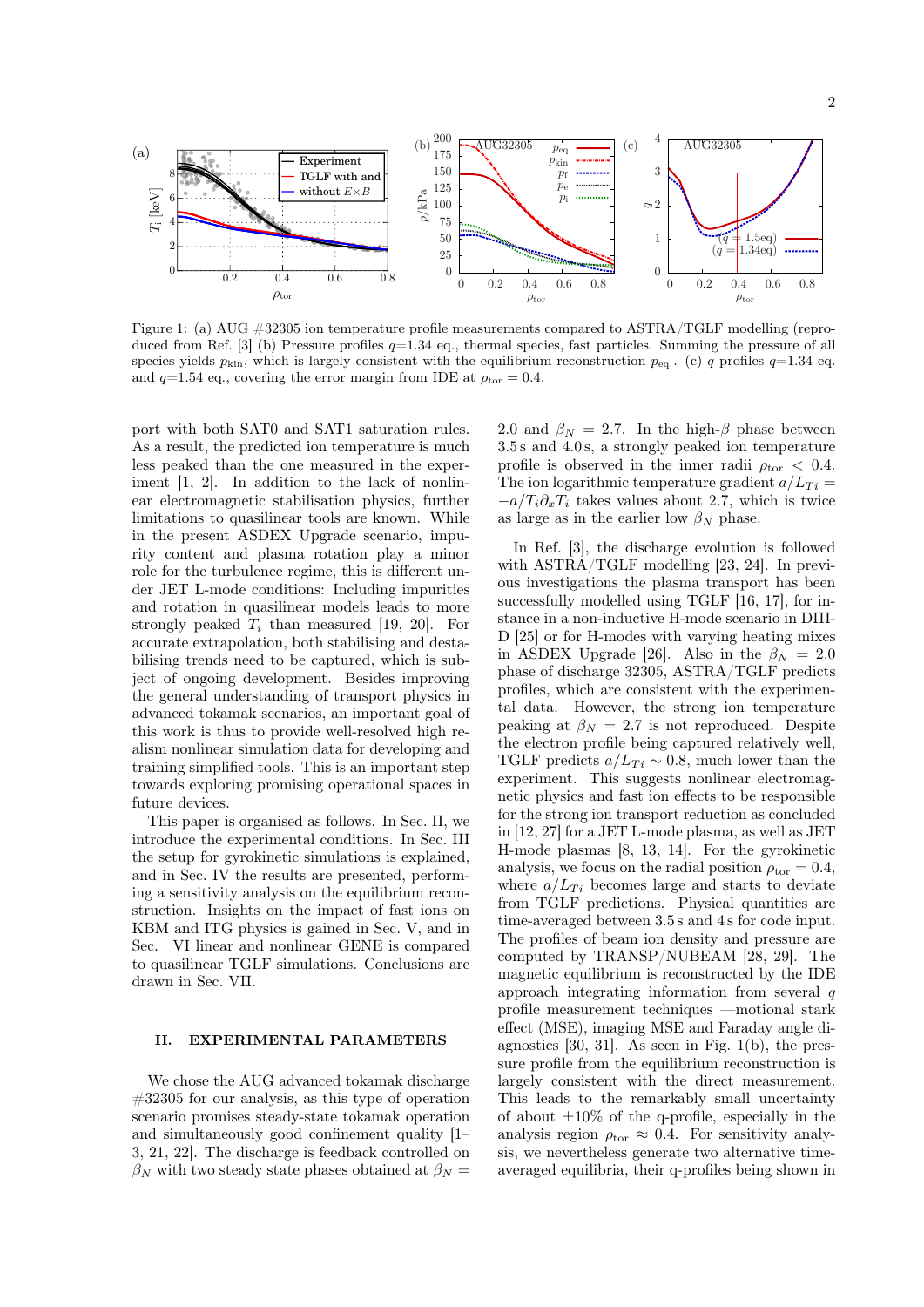Fig. 1(c). At  $\rho_{\text{tor}} = 0.4$  the lower value is  $q=1.34$ and the upper value is  $q=1.54$ , covering the uncertainty range of  $q$  around this radial position. The q-profile shown in Ref. [3] is taken at  $t=3.7$  and has  $q=1.45$  at  $\rho_{\rm tor}=0.4$  and features a less prominent increase towards the axis. Besides the values of q and  $\hat{s} = (x/q)\partial q/\partial x$ , equilibrium changes affect the mapping from  $\rho_{\text{tor}}$  to the radial co-ordinate  $x = r/a$ . In our case, this results in up to 7% changes in the gradients  $a/L_T$  and  $a/L_n$ . Close to mode transitions, such small changes can be decisive, but it is shown in the following section that physics effects have a much stronger impact.

|                              | $q=1.34$ eq.                                                                                         | $q=1.54$ eq.             |
|------------------------------|------------------------------------------------------------------------------------------------------|--------------------------|
| $\nu_{ei}/(c_s/a)$           | 0.02                                                                                                 | 0.02                     |
| $\beta_e$ [%]                | 1.426                                                                                                | 1.411                    |
| q                            | 1.542                                                                                                | 1.343                    |
| $\hat{s}$                    | 0.444                                                                                                | 0.771                    |
| $\alpha_{tot}$               | 0.711                                                                                                | 1.00                     |
| $\alpha_{th}$                | 0.504                                                                                                | 0.614                    |
| $\gamma_{E\times B}/(c_s/a)$ | 0.06                                                                                                 | 0.058                    |
| a[m]                         | 0.465                                                                                                | 0.463                    |
| R/a                          | 3.682                                                                                                | 3.678                    |
|                              | $T_{0e} = 3.459 \,\text{keV}$                                                                        | $n_{0e} = 5.73^{19}/m^3$ |
|                              | from TRANSP: $\langle Q_i V' \rangle = 2.488 \text{ MW}$ $\langle Q_e V' \rangle = 1.961 \text{ MW}$ |                          |

Table I:  $\rho_{\text{tor}} = 0.4$  plasma parameters for two equilibrium reconstructions,  $t = 3.5 - 4$  s average.

|                    | e                   | D     | f     |
|--------------------|---------------------|-------|-------|
| $T_0/T_{0e}$ 1.000 |                     | 0.982 | 7.899 |
| $n_0/n_{0e}$       | 1.000               | 0.864 | 0.136 |
| $a/L_T$ 1.830      |                     | 2.591 | 0.472 |
|                    | $a/L_n$ 1.034 0.937 |       | 1.652 |

Table II: Electron (e), Deuterium (D) and beam ion (f) parameters for  $\rho_{\text{tor}} = 0.4$  q=1.34 eq., t = 3.5-4 s average.

#### III. SETUP FOR GYROKINETIC SIMULATIONS

We use the gyrokinetic code GENE in the fluxtube framework that involves Fourier representation in radial and in bi-normal  $(y)$  space [32, 33]. For ion-scale turbulence, the perpendicular domain  $l_x = l_y = 128\rho_s$  is resolved with  $n_x = 256$  and  $n_y = 128$  grid cells, so that modes up to  $k_y \rho_s \sim 3.5$ are taken into account. Here,  $\rho_s = c_s/\Omega_i$  is the reference gyroradius,  $c_s = (T_{0e}/m_D)^{0.5}$  is the reference (sound-) velocity and  $\Omega_i$  is the ion Larmor frequency. Three species are included by default:

electrons, thermal deuterium and beam deuterium

3

ions. Due to low  $Z_{\text{eff}} \lesssim 1.2$ , impurities can be safely neglected in these plasmas. To fully capture the electromagnetic (EM) response, perpendicular and parallel magnetic fluctuations are considered. Some runs are performed in the electrostatic (ES) limit of  $\beta_e = 10^{-4}$ , which is equivalent to neglecting  $A_{\parallel}$  and  $B_{\parallel}$  fluctuations. Employing the  $\delta f$  method, the distribution is split into a static Maxwellian background  $F_0$  and a small, fluctuating part  $f_1$ . For beam ions, the equivalent temperature  $T_f = p_f/n_f$  is assumed. Employing a recent development of GENE allowing arbitrary  $F_0$  [34], we have verified that growth rates are rather robust with respect to exchanging the equivalent Maxwellian of the beam ions by an appropriate (yet isotropic) slowing down distribution. The impact of beam ions on turbulence can be threefold, as they (i) dilute the main ion species [9], (ii) increase geometric stabilisation [35], and (iii) dynamically contribute to plasma fluctuations (beyond dilution) [11, 36]. The latter can significantly reduce turbulence levels in nonlinear simulations [12, 27], but is also known to excite energetic particle modes and de-stabilise electromagnetic turbulence [8, 14]. The geometric effects of fast particles are mainly expressed by their contribution to the normalized pressure gradient  $\alpha_{\text{geo}} =$  $-2q^2R/(\mu_0B)(\nabla p/p)$ , which is part of the magnetic equilibrium. This parameter should be consistent with  $\alpha_{\rm kin} = q^2 \beta_e \sum_j p_j / p_e (R/L_{nj} + R/L_{Tj})$ computed from the measured kinetic profiles. In our case, the equilibrium pressure from the Grad-Shafranov solver is only about 10% smaller than the measurement.

Fitting the coefficients of an analytical Millertype geometry to the numerical equilibrium allows to set  $\alpha_{\text{geo}}$  and  $\alpha_{\text{kin}}$  independently. Keeping them consistent is considered most realistic, because it captures sensitive balance between stabilising and de-stabilising effects. Default Miller-type equilibria do not account for up-down asymmetry, but we have confirmed that the growth rates of ITG and KBM/BAE modes are in excellent agreement with the numerical equilibrium when  $\alpha_{\text{geo}}$  is matched. The pressure contribution to the magnetic drifts (see e.g. Ref. [37]) is kept self-consistent with  $\alpha_{\rm geo}$ in this work.

In nonlinear simulations, the experimentally determined toroidal rotation profile is accounted for by means of including a parallel flow shear rate  $\gamma_{\text{pfs}}$ , and an  $E \times B$  shearing rate  $\hat{\gamma}_E$  =  $(r/q) d\Omega_{\text{tor}}/dr$  [38], which is modelled by  $k_y$ dependent periodic shifts in  $k_x$ .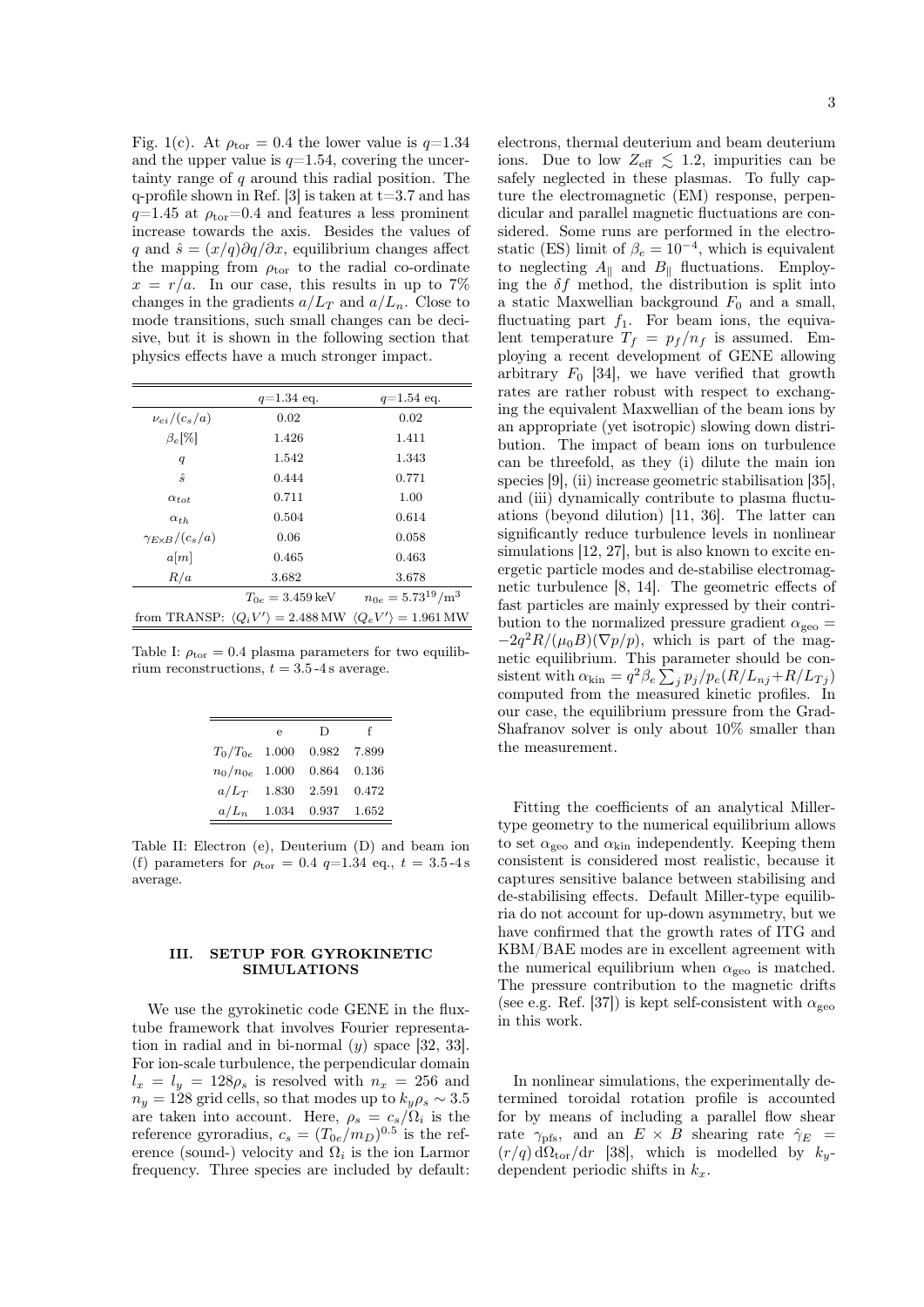

Figure 2: Linear growth rate spectra highlighting fast ion and EM effects in microinstabilities (a) for  $q=1.34$ eq. and (b) for  $q=1.54$  eq., the latter using  $\alpha_{\text{geo}} =$  $\alpha_{\text{th}} + \alpha_{\text{fast}}$  even in the cases without fast ions.

#### IV. NONLINEAR GYROKINETIC SIMULATIONS

For the nominal parameters in Tables I,II we find ITG modes to be unstable for both q-profiles, as shown in Fig. 2, where EM and ES results with and without fast ions are shown. KBM/BAE modes occur at lower wavenumbers  $k_y \rho_s < 0.2$  only in the  $q = 1.54$  full physics case. The main difference of geometric parameters is found in  $q$  and  $\hat{s}$ . The complete GENE input files are found in the supplementary material of this paper.

Nonlinear simulations allow to match gyrokinetic predictions to experimental flux levels. This helps to identify the relevant physics behind the gradient up-shift between low- $\beta$  and high- $\beta$  phases. Scans in the main driving gradient  $a/L_{Ti}$  are useful to determine the sensitivity to this parameter, which is usually referred to as "stiffness". In Fig. 3 the flux-gradient relation is shown for (a) the  $q=1.34$  and (b) the  $q=1.54$  equilibria, and the heat flux level is compared to the TRANSP power balance result marked as "(exp)".

Even if large variations in  $a/L_{Ti}$  are performed, the experimental transport level can only be reconciled when the full EM response, as well as fast ions are included in the simulations. For comparison, ES simulations are performed, only neglecting magnetic fluctuations by setting  $\beta = 10^{-4}$ , while

 $\alpha_{\text{geo}}$  is unchanged. The alternative of setting  $\alpha_{\text{geo}}$ small and consistent with  $\beta$  is confirmed to not significantly alter the result of vast over-prediction of transport in the ES case.

The results presented in Fig. 3 can be viewed as a sensitivity study in the equilibrium reconstruction, in particular in the  $q$  profile. In the ES limit, the heat flux is slightly larger at larger  $q$ . This is expected from the well-known  $\hat{s}/q$  scaling of the critical gradient  $a/L_T$  that is related to the connection length  $qR$  [39]. It is important to mention that this  $a/L_T$  up-shift with  $\hat{s}/q$  holds for electrostatic ITG with adiabatic electrons, which is not actually applicable to the strongly electromagnetic case: Linear electromagnetic stabilisation or substantial nonlinear critical gradient up-shifts become stronger with increased q. Furthermore, the full physics EM case with fast ions features a transition to KBM turbulence when increasing  $q$  from 1.34 to 1.54 at nominal gradients. Within the uncertainties, electron and ion thermal transport levels agree well with power balance results for both q profiles. In the  $q = 1.54$  case, the fast ion gradients are flattened by 20%, while  $\alpha_{\text{geo}}$  includes full fast ion pressure (similar to the procedure in Ref. [8]), as otherwise the transition to KBM/BAE turbulence yields large transport levels.

Here, only ion-scale turbulence is included. Adding electron scale (ETG) turbulence and multiscale interaction may slightly increase the ratio  $Q_e/Q_i$ . Equilibrium  $E \times B$  flow shear and the parallel velocity gradient (PVG) are always kept consistent with purely toroidal rotation. For specific JET plasmas, it has been documented that stiffness reduction due to increased  $E \times B$  flow is partially compensated by the consistent increase of the PVG [40]. The same trends apply to the present ASDEX Upgrade scenario, but in a weakened fashion: Growth rates are barely affected by PVG and turbulence levels do not drop significantly due to  $E \times B$  flow shear in fully electromagnetic simulations.

In order to isolate the effect of fast ions, electromagnetic simulations with only two species are performed. For the  $q = 1.34$  equilibrium, two approaches for chosing the thermal ion density and density gradient are compared: The dilution limit eliminates the active fast ion species, leaving  $n_i$ and  $a/L_{ni}$ , as well as  $\alpha_{\text{geo}}$  unchanged. These simulations then violate quasineutrality. The dilution cases yield low fluxes close to the full physics case, showing the trend of reduced flux at higher gradient. The alternative is to preserve quasineutrality by setting  $n_i = n_e$  and  $a/L_{ni} = a/L_{ne}$ , as done in Ref. [8], for example. Simulations of this second type prove to be very challenging, regardless if thermal  $\alpha_{\text{th}}$  or total pressure  $\alpha_{\text{tot}}$  is set in the geometry; The fluctuating amplitude increases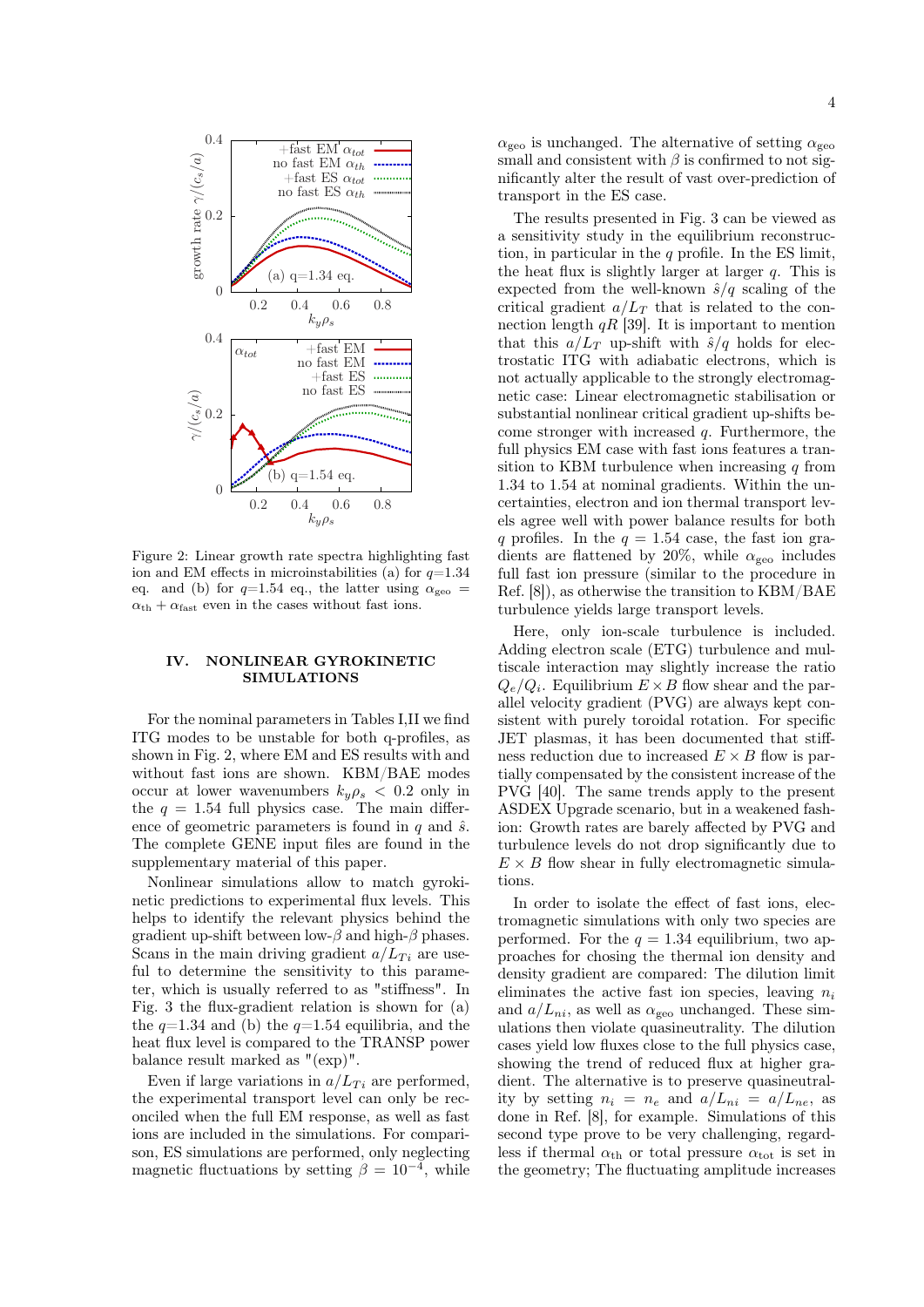

Figure 3: Flux-gradient relation from nonlinear GENE: (a)  $q=1.34$  eq. includes fast ion pressure in  $\alpha_{\text{geo}}$ . (b) for  $q=1.54$  eq. includes full fast ion pressure in  $\alpha_{\text{geo}}$ , but reduces the driving  $\nabla p_f$  by 20% in the EM case. (c) zoom: matching the experiment with fast ions and EM effects. (d-f) electron flux  $Q_e$ .

with time and no statistically stationary state is reached. The simulations become stable when double values of the  $E \times B$  rate and PVG are set. The data labelled as "no fast" in Fig. 3 is obtained in this way. Remarkably, both the electrostatic case, and the full physics case are not strongly sensitive to increasing  $E \times B$  and PVG. The reason for this behavior remains unclear. These results, however, indicate that the reduction of main ion density and gradient is the main cause of turbulence stabilisation due to fast ions here.

Importantly, only in the full physics case can the experimental heat fluxes be reproduced by gyrokinetic simulations: neglecting electromagnetic effects or the dilution due to fast ions yield transport levels well above the experimental level. Thus, electromagnetic stabilisation and the presence of fast ions are key to accessing the steep ion temperature in high- $\beta$  ASDEX Upgrade non-inductive plasmas. Consequences of the closeness to the KBM/BAE transitions are drawn in Sec. VII, after some of its properties are described in the following section.

## V. LINEAR ITG AND KBM PHYSICS INCLUDING FAST IONS

In the following, the impact of fast ions on linear physics is investigated in detail. Increased  $\alpha_{\rm{geo}}$ 



Figure 4: (a)KBM/BAE growth rate, scanning various components of  $\alpha_{\text{kin}}$ , such as q and gradients based on the  $q=1.54$  eq. case. Keeping consistent  $\alpha_{\text{geo}} = \alpha_{\text{kin}}$ yields lower threshold. The nominal value is indicated as a vertical line.

leads to geometric stabilization of modes, especially the KBM/BAE, as reported also in Ref. [41], for example. On the other hand, fast ions dilute the main plasma, which reduces ITG drive, but they can also dynamically contribute to the plasma fluctuations and excite fast-particle modes, such that KBM/BAE drive is enhanced. The dynamic impact on ITG can be stabilising or de-stabilising, depending mainly on the fast ion gradient.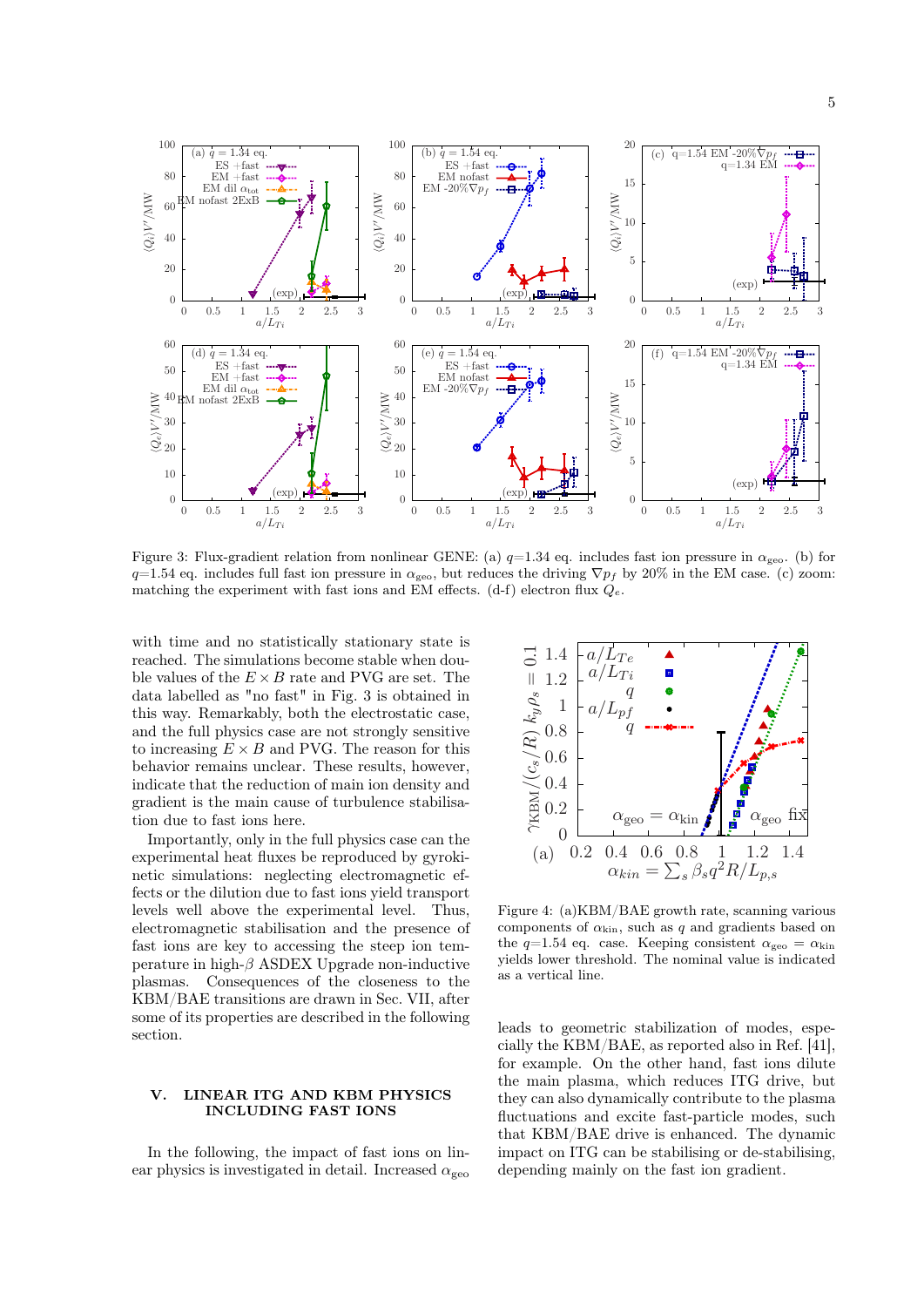

Figure 5: Temperature dependence of fast ion stabilisation: Increasing  $T_f$  reduces the active role of fast ions. The dilution limit (no active beam ions,  $n_D$ ,  $a/L_{nD}$ and  $\alpha_{\text{geo}}$  as in full physics) is approached at high  $T_f$ . Negative  $a/L_{nf}$  reverses the direction of fast ion effects (see text). The geometric stabilisation is weak for ITG, as seen in scanning only  $\alpha_{\text{geo}}$  with  $n_D = n_e$ ,  $a/L_{nD} = a/L_{ne}$ . Results without fast ions and  $\alpha_{\text{geo}}$ from thermal pressure are labelled as "no fast". Symbols are TGLF for the full physics case. The experimental  $T_f$  is indicated as a vertical line.

KBM physics is characterised by a critical threshold in  $\alpha_{\text{kin}}$ . Unlike ITG, the nonlinear KBM threshold largely coincides with the linear one [5]. Figure 4(a) shows that KBM/BAE modes become unstable when  $\alpha_{\rm kin} > 0.8$ , be it due to thermal or fast particle gradients, or q. Here, the geometric  $\alpha_{\text{geo}}$  is kept consistent with  $\alpha_{\text{kin}}$ . For  $q = 1.54$ , KBM stability is reached at 20% reduced fast ion gradient, if the geometric  $\alpha_{\text{geo}}$  is fixed to the nominal value. As  $\alpha \propto q^2$ , KBM physics is strongly sensitive to the q profile: Indeed, the  $q=1.34$  equilibrium is KBM/BAE stable with nominal parameters, but still close to threshold. The infinite-n ballooning limit of magneto-hydrodynamics (MHD) is often used as a proxi for KBM stability. In a circular cross-section, the limit  $\alpha_{\rm crit, mhd} \sim 0.6s$  is found for  $s \geq 0.5$ , which would correspond to  $\alpha_{\rm crit} = 0.46$ to 0.26 for  $\hat{s} = 0.77$  and 0.44, respectively. Presumably due to plasma shaping, we have much larger  $\alpha_{\rm crit} \sim 0.8$  in ASDEX Upgrade non-inductive plas-

Radial profile variations in temperature, density and geometry are not included in this work. However, in low magnetic shear JET core plasmas [41], as well as JET pedestal cases, [42], such global effects significantly increase the KBM threshold. This trend is confirmed in a circular plasma at  $k_{y}\rho_{s} \approx 0.3$  [43]. Also for the present ASDEX Upgrade scenario, preliminary results indicate a KBM/BAE threshold up-shift due to global effects, especially in regions  $\rho_{\rm tor} < 0.4$ .

For NSTX edge plasmas, access to the second stability regime was documented, where increased  $\alpha$  suppresses KBM when geometry and gradients are consistently linked [44]. The core of AUG noninductive plasmas is clearly not in the second stability regime, though.

Besides lowering the ballooning threshold, fast ions can actively take part in thermal ITG dynamics [12], provided they are not too energetic. In the full dilution limit  $T_f/T_e \gg 1$ , drift velocity and gyro-orbits are large, so that fast ion effects are restricted to reducing the main ion density and gradient [9]. However, the intermediate temperatures reached by external heating in present-day devices still allow a dynamic contribution, which can be stabilising or de-stabilising, mainly depending on the sign of  $\nabla F_{0f}$ . As further detailed in Ref. [27], this interaction is mainly through a contribution to the electrostatic potential fluctuations. Since fast ions barely carry fluctuating current, any interplay with magnetic fluctuations is indirect. ASDEX Upgrade non-inductive plasmas feature a dominant (positive)  $a/L_{nf}$  from NBI heating, in which case fast ions are always de-stabilising as compared to the dilution limit, but they are less effective than thermal ions. This is demonstrated in Fig. 5 for the  $k_y \rho_s = 0.2$  ITG mode. For the nominal temperature  $T_f = 7.8T_e \sim 25keV$ , dilution is almost complete. Negative  $a/L_{nf}$  leads to increased thermal  $a/L_{nD}$  (through quasi-neutrality) so that increased ITG growthrates are found, even though the active contribution of fast ions is stabilising. Geometric stabilisation is small compared to the dynamic contributions, as confirmed in a twospecies setup, without fast ions, only varying the geometric factor  $\alpha_{\text{geo}}$  consistent with  $T_f$ . As a side note, all fast ion effects are cancelled, when  $\nabla F_{0f}$ is set. Hollow or flat fast ion profiles could be experimentally realised in cases of strongly off-axis external heating, but are not expected for fusion born alpha particles in a reactor plasma.

Concluding this section, the previously assumed hypothesis of fast ions dynamically stabilising ITG by adding to  $\alpha = \alpha_{\text{th}} + \alpha_{\text{fast}}$  through nonlinear EM stabilisation can be formulated more precisely: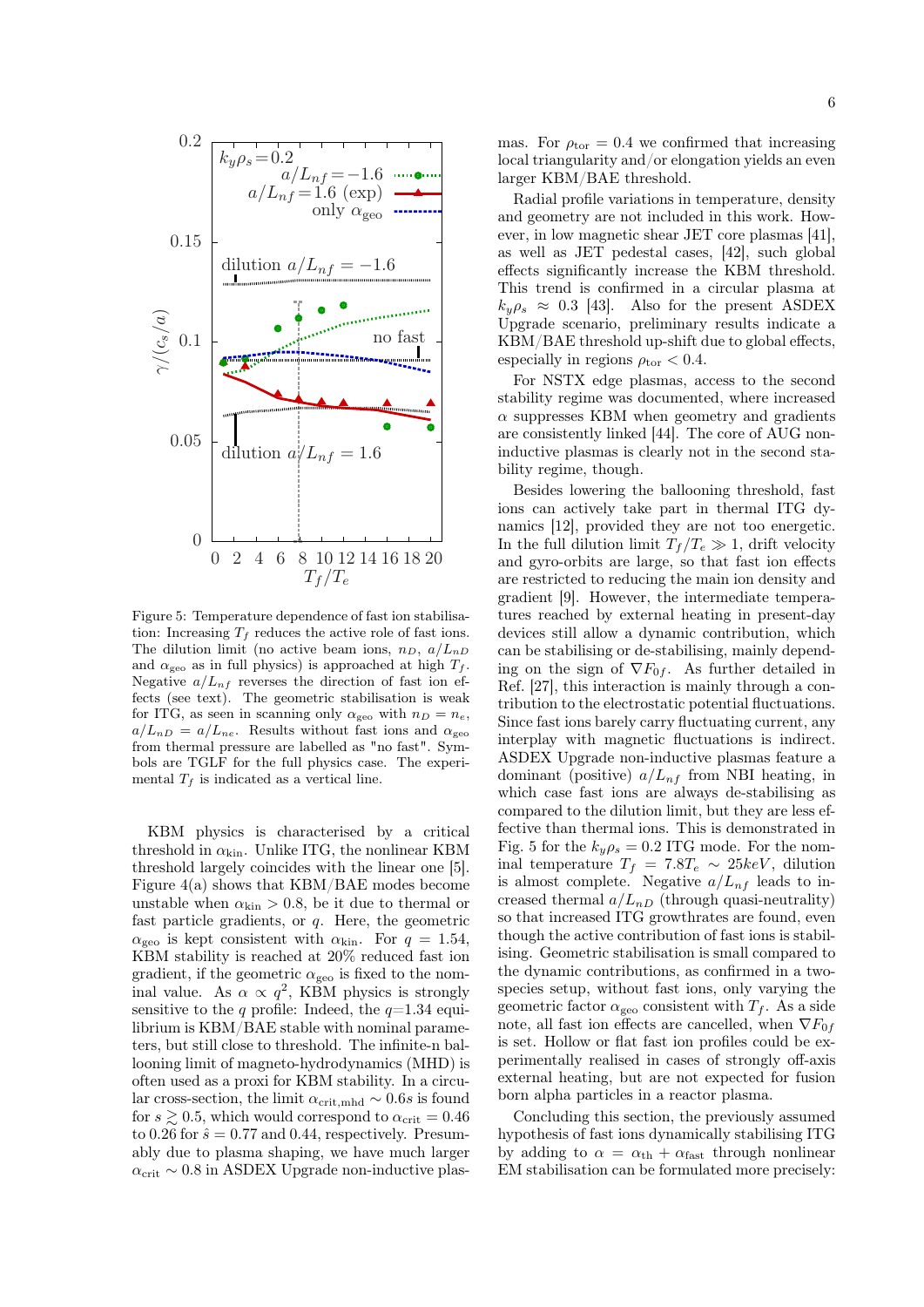Externally heated ions in present-day devices are in temperature regimes, in which increased  $T_f$  (or  $\nabla T_{0f}$  yields more effective stabilisation, and this coincides with increased  $\alpha$ . This trend is not universal, though: For beam ions,  $a/L_{nf}$  usually dominates  $\nabla F_0$ , in which case complete dilution towards  $T_f \gg T_e$  yields maximum stabilisation. Additionally, large  $a/L_{nf}$  can enforce flat  $a/L_{nD}$ through quasi-neutrality, which can reduce ITG as well. Active fast-ion stabilisation beyond dilution can be achieved when  $a/L_{Tf}$  is much larger than  $a/L_{n,f}$ , which is typical for ICRH heated plasmas. As detailed in Ref. [27], this process is enhanced by a resonance of ITG modes with the fast-ion magnetic drift  $\omega_{Df} = T_f/Z_f \omega_{Di}$ , and therefore allows optimisation of fast ion parameters in intermediate temperature regimes. Highly energetic fusion born alpha particles with  $T_f \sim 80T_e$  are well described in the full dilution limit. This is because they can not resonate with ITG and gyro-averaging is effective in removing their contribution to  $\phi$ . For optimising fast ion stabilisation under reactor conditions, introducing additional ICRH heating of thermal ions or minorities remains an option, unless the KBM/BEA limit is surpassed. The linear physics discussed in this section is found to carry over to the nonlinear regime, whereby the reduction of turbulence levels can be stronger than the reduction of growth rates. For making quantitative predictions, the details of the interplay with nonlinear electromagnetic effects, as well as the impact of fast ions on zonal flows are still under investigation.

## VI. COMPARISON TO QUASILINEAR TRANSPORT MODELLING

Obtaining the results presented in the previous sections requires a significant investment of time and computing resources. While helping to identify key physics ingredients for understanding advanced scenarios, simplified tools are needed for exploring a great variety of scenario designs. Developments must build on insights gained from nonlinear gyrokinetic simulations. Here, we compare GENE results to the trapped Gyro-Landau-Fluid code TGLF with the ultimate goal of extending its applicability regime to the present scenario. The employed TGLF version [45] includes an improvement, which allows the correct treatment of shaping effects in Ampére's law by considering a corresponding factor of  $(B_{\text{unit}}/B_0)^2$ . In the present ASDEX Upgrade case,  $B_{\text{unit}} = q/r \, \mathrm{d}\psi/\mathrm{d}r = 1.36B_0$  with  $\psi$  the poloidal flux divided by  $2\pi$ , and  $B_0$  is the field on the magnetic axis. The same time-averaged parameters  $(q = 1.34)$  are used for both codes and



Figure 6: Comparison of linear GENE (lines) to TGLF simulations (symbols) in the  $q=1.34$  case: (a) growth rate  $(k_y)$  (b)  $\beta$  stabilisation for  $k_y = 0.2, 0.5$ . The pressure gradient is consistent with the kinetic profiles in all runs ( $\alpha_{\text{geo}} = \alpha_{\text{kin}}$ ) and include fast ions.

converted, where necessary. Notable TGLF numeric settings are nbasis\_max=8, width\_max=2, filter=2.6, use\_mhd\_rule=T. The geometric pressure  $\alpha_{\rm{geo}}$ (GENE) and p\_prime(TGLF) are consistent with  $\alpha_{\text{kin}}$  in all linear scans in this section. This means  $\alpha_{\text{geo}} = 0$  in ES cases, deviating from the setup in the previous sections. The complete TGLF input file can be found in the online supplementary material for this paper. Figure 6 shows that for low wavenumbers GENE and TGLF largely agree in the linear ITG physics in the cases with or without fast particles or EM effects. A benchmark between GENE and GYRO [46] shows agreement in the ITG-KBM/BAE transition between both codes. For  $k_y > 0.3$  GENE computes lower growth rates than TGLF, but linear  $\beta$  stabilisation is similar in both codes. At  $k_y \rho_s = 0.2$ , even the  $T_f$  dependence is captured in Fig. 5. For the EM simulations, the TGLF filter parameter is required to suppress Alfvénic modes appearing at  $\beta$ values below the experimental value at  $k_y \rho_s = 0.2$ , suggesting that improvements are necessary for TGLF to describe KBM/BAE physics. The correct treatment of pressure gradient terms, as well as  $B_{\parallel}$  is important for the present highly electromagnetic case. Switching off  $B_{\parallel}$  in GENE simulations, the KBM threshold is correct only when also the pressure-gradient term  $-v_{\perp}^2 2\pi \nabla p/B_0^2$  is subtracted from the  $\nabla B$ -drift, as in Ref. [37]. Since ac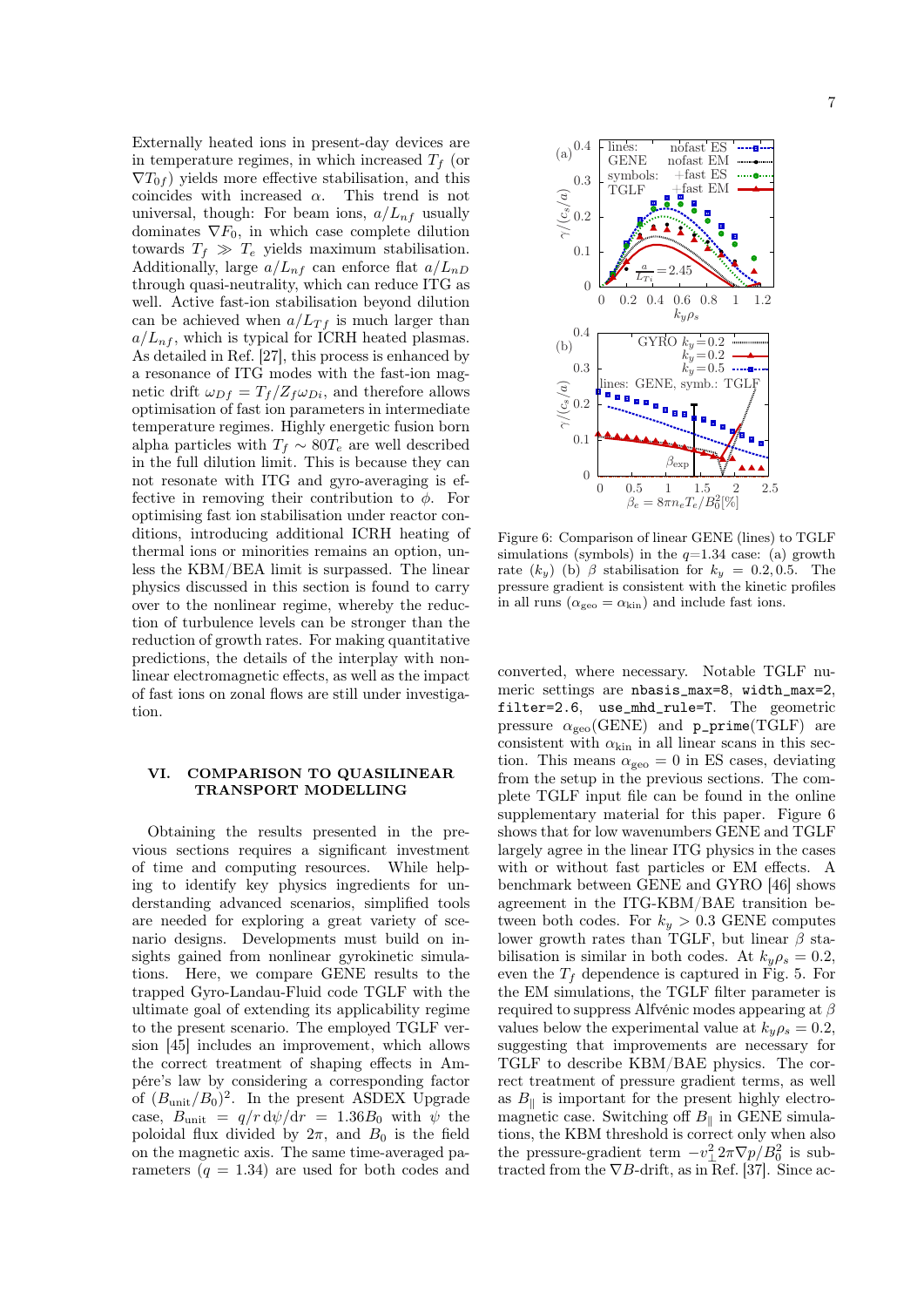curate description of  $B_{\parallel}$  fluctuations in fluid models is severely constrained by closure conditions, it is thus recommended to compensate them by subtracting this  $\nabla p$  term. In TGLF this is achieved by using the MHD rule.

Comparing GENE nonlinear and TGLF quasilinear results in Fig.  $7(a)$ , it is obvious that nonlinear EM stabilisation is not sufficiently strong in TGLF. It is well known that highly electromagnetic turbulence can feature a strong up-shift of its  $a/L_{Ti}$  threshold with respect to linear physics. While the precise physics mechanism and its implications for quasilinear modelling is still under investigation, a correlation with relatively stronger zonal flow action is already identified [6, 8]. It may thus be interesting to extend saturation rules similar to TGLF SAT1 [18], by adapting the zonal flow strength with  $\beta$ .

Comparing turbulent and quasilinear spectra in Fig. 7(b), we observe that the strong overprediction of transport in TGLF origins mainly from  $0.2 < k_y < 0.7$ , the region where also the growth rates are somewhat larger in TGLF as compared to GENE. The spectral fall-off for  $k_y > 0.7$ coincides, and the spectral peak of  $Q_i$  is found at about  $k_y = 0.3$  in all cases. It is recommended to increase the  $k_y$  mode density in TGLF, though. The main extensions necessary for TGLF to describe the present parameter regime are (i) slightly reduced ITG growth rates for  $k_y > 0.3$  (ii) avoid too early KBM transition (iii) extend the saturation rule to strongly EM cases. For the saturation rule, beta-scaling of zonal flow action may be explored.

## VII. CONCLUSIONS

Concluding on our results, the present AUG discharge features an enhanced  $T_i$  peaking due accessing a strongly stabilised ITG regime. Nonlinear Gyrokinetic simulations can reconcile the experimental fluxes, when nonlinear electromagnetic effects, as well as dynamic fast ions and their pressure contribution to the equilibrium are included. Importantly, geometric stabilisation is not sufficient to fully suppress ion-scale turbulence. Modelling this regime with TGLF requires improvements in capturing the KBM limit, as well as nonlinear electromagnetic physics.

A q-profile sensitivity study showed that the KBM/BAE threshold very close to the experimental operation point. High transport levels of particles and heat for all species are found in the KBM/BAE regime, from which we deduce that this turbulence type must be stable or marginally stable. This situation is very similar to the analysis of several other plasmas with particularly good



Figure 7: Comparison of nonlinear GENE to quasilinear TGLF quasilinear  $q=1.34$ : (a) Ion flux-gradient relation (ES uses  $\alpha_{\text{tot}}$  and according p\_prime (b) Ion energy flux spectra for  $a/L_{Ti} = 2.2$ , total  $Q_i V^i/MW$ in brackets.

confinement properties, reaching from L-mode [12] to H-mode plasmas of the hybrid type at JET [8, 13, 14] and <sup>3</sup>He minority ICRH heated H-modes at ASDEX Upgrade [47, 48].

The analysis of these cases indicates that optimal ITG stabilisation, and thus improved confinement is obtained by closely approaching the KBM/BAE limit from below (not surpassing it). This could, for example, be achieved by tailoring the q profile.

On the other hand, the overall plasma stability is related to the MHD ideal no-wall limit which poses constraints on the  $q$  profile as well, especially when  $\beta_N$  is desired to be large [49]. Indeed, both global MHD stability and KBM/BAE stability are linked through a threshold in the normalised pressure  $\alpha_{\rm kin}$ . Even though it is known that profile effects further increase the KBM  $\beta$ -limit, the closeness to the KBM/BAE threshold is unlikely to be pure coincidence. Thus, the question arises, whether small-scale KBM/BAE turbulent transport can ultimately regulate the fast and thermal pressure profiles, before large-scale MHD modes can destroy the improved confinement or even disrupt the plasma.

Apparently, the present ASDEX Upgrade  $\beta_N$ controlled non-inductive discharges, as well as the above mentioned JET hybrids are still stable to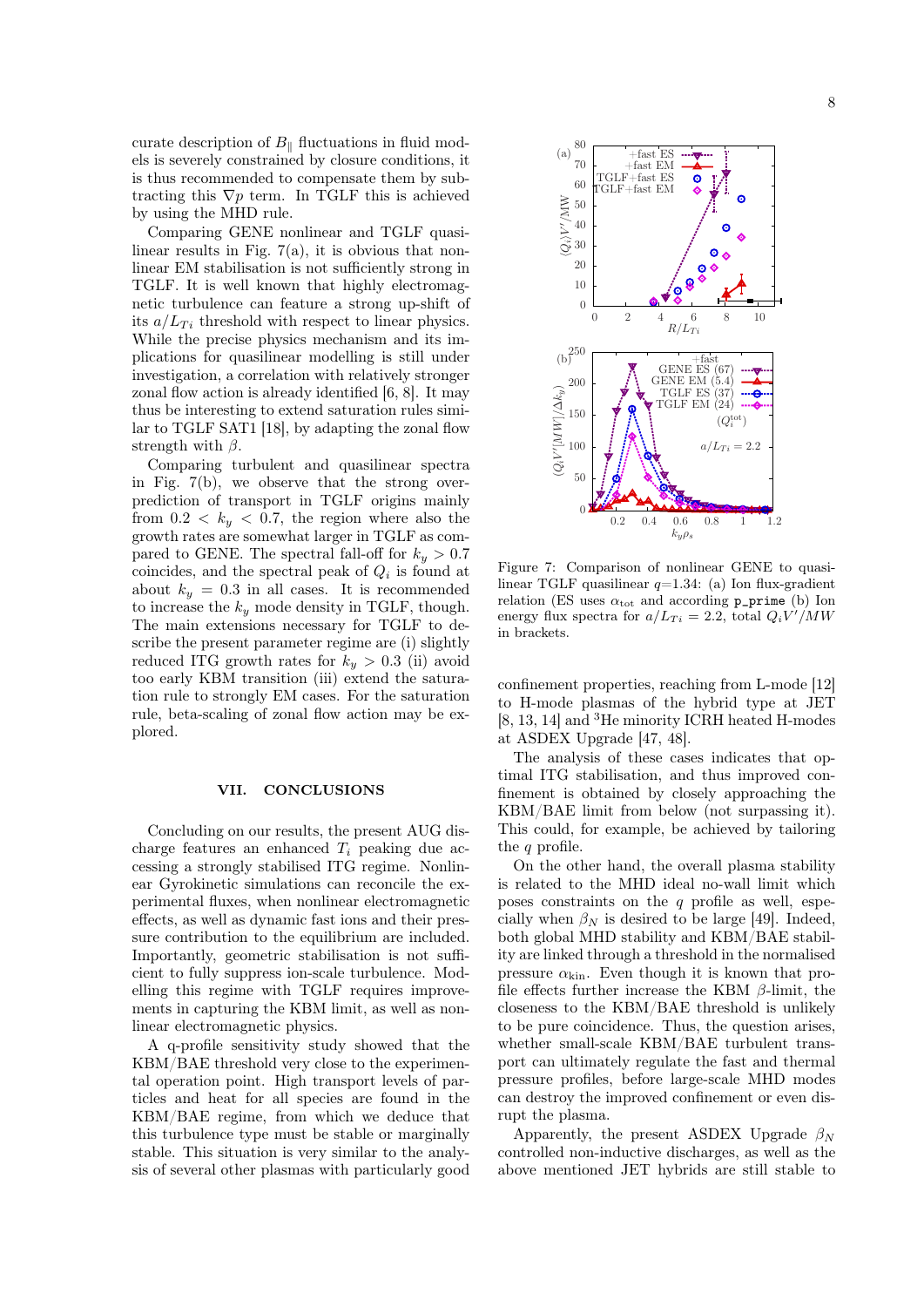disruptive modes. However, similar discharges have been performed at ASDEX Upgrade, in which further increase of  $\beta_N$  brings the plasma sufficiently close to the no-wall limit to destabilise large-scale MHD modes, resulting in drastic reduction of the confinement quality [50]. Precursor modes have been identified in the magnetic fluctuation measurements, which could be of BAE type and may have triggered the  $n = 1$  mode.

Following the experience from electromagnetic simulations that  $E \times B$  flow shear is of limited relevance, and that that the critical  $a/L_{Ti}$  increases with increasing  $q$ , it may be feasible to experimentally determine the turbulence regime of noninductive plasmas. We propose to raise the central q profile—in otherwise equivalent conditions—and observe the result: Increased core confinement (or rather pressure gradient) would indicate that the ITG regime gets further stabilised towards the optimal state. Lower pressure peaking in a stable discharge would indicate that KBM/BAE turbulence already limits the profiles. Finally, the appearance of large scale modes or disruptions would indicate that MHD modes restrict the operation regime. In the latter case, transport could still be ITG limited, offering possibilities of further optimisation. Stable scenarios with further reduced ion transport can then only exist when MHD modes are actively mitigated [51]. At ASDEX Upgrade, experiments in this direction are possible using counter-ECCD in the plasma center.

It has to be kept in mind that in the outer core positions  $\rho_{\text{tor}} \sim 0.5 - 0.8$  turbulence is typically of more electrostatic character. Here, elevating  $q$  is expected to de-crease ITG thresholds and reduce flow shear efficiency. Besides edge physics, the interplay of more electromagnetic turbulent transport in the inner core and more electrostatic turbulence in the outer core will determine the global confinement quality.

Insights from such experiments, as well as more detailed nonlinear gyrokinetic parameter scans (involving further radial positions, or even radially global simulations), can be applied to the development of q-profile optimised scenarios for ITER and DEMO. Quasilinear modelling capabilities require improvements on capturing the KBM limit more accurately, as well as extending the nonlinear saturation rule for ITG to the strongly electromagnetic regime.

#### Acknowledgements

The authors would like to thank C. Angioni, E. Poli, M. J. Pueschel and D. Told for valuable discussions, as well as G. Staebler for providing TGLF support.

This work has been carried out within the framework of the EUROfusion Consortium and has received funding from the Euratom research and training programme 2014-2018 under grant agreement No 633053. The views and opinions expressed herein do not necessarily reflect those of the European Commission.

The numerical results presented in this work were carried out using the HELIOS supercomputer system at the Computational Simulation Centre of International Fusion Energy Research Centre (IFERC-CSC), Aomori, Japan, under the Broader Approach collaboration between Euratom and Japan, implemented by Fusion for Energy and JAEA, the resources of the MPCDF computing center, Garching, Germany, and the MARCONI supercomputer system at CINECA, Italy.

#### References

- [1] A. Bock, in *EPS Meeting Abstracts O3.110* (2016).
- [2] J. Stober, in "Advanced tokamak experiments in full-W ASDEX Upgrade", Preprint: 2016 IAEA Fusion Energy Conference, Kyoto, post-deadline (2016).
- [3] A. Bock, et al., Nucl. Fusion (2017). doi:10.1088/1741-4326/aa8967
- [4] J. Candy, Phys. Plasmas **12**, 072307 (2005).
- [5] M. J. Pueschel, M. Kammerer, and F. Jenko, Phys. Plasmas 15, 102310 (2008).
- [6] M. J. Pueschel and F. Jenko, Phys. Plasmas 17, 062307 (2010).
- [7] M. J. Pueschel, T. Görler, F. Jenko, D. R. Hatch, and A. J. Cianciara, Phys. Plasmas 20, 102308 (2013).
- [8] J. Citrin, et al., Plasma Phys. Control. Fusion 57,

014032 (2015).

- [9] G. Tardini, et al., Nucl. Fusion 47, 280 (2007).
- [10] C. Angioni and A. G. Peeters, Phys. Plasmas 15, 052307 (2008).
- [11] C. Holland, C. C. Petty, L. Schmitz, K. H. Burrell, G. R. McKee, T. L. Rhodes, and J. Candy, Nucl. Fusion 52, 114007 (2012).
- [12] J. Citrin, F. Jenko, P. Mantica, D. Told, C. Bourdelle, J. Garcia, J. W. Haverkort, G. M. D. Hogeweij, T. Johnson, and M. J. Pueschel, Phys. Rev. Lett. 111, 155001 (2013).
- [13] J. Garcia, C. Challis, J. Citrin, H. Doerk, G. Giruzzi, T. Görler, F. Jenko, P. Maget, and JET Contributors, Nucl. Fusion 55, 053007  $(2015)$
- [14] H. Doerk, C. Challis, J. Citrin, J. Garcia, T. Gör-